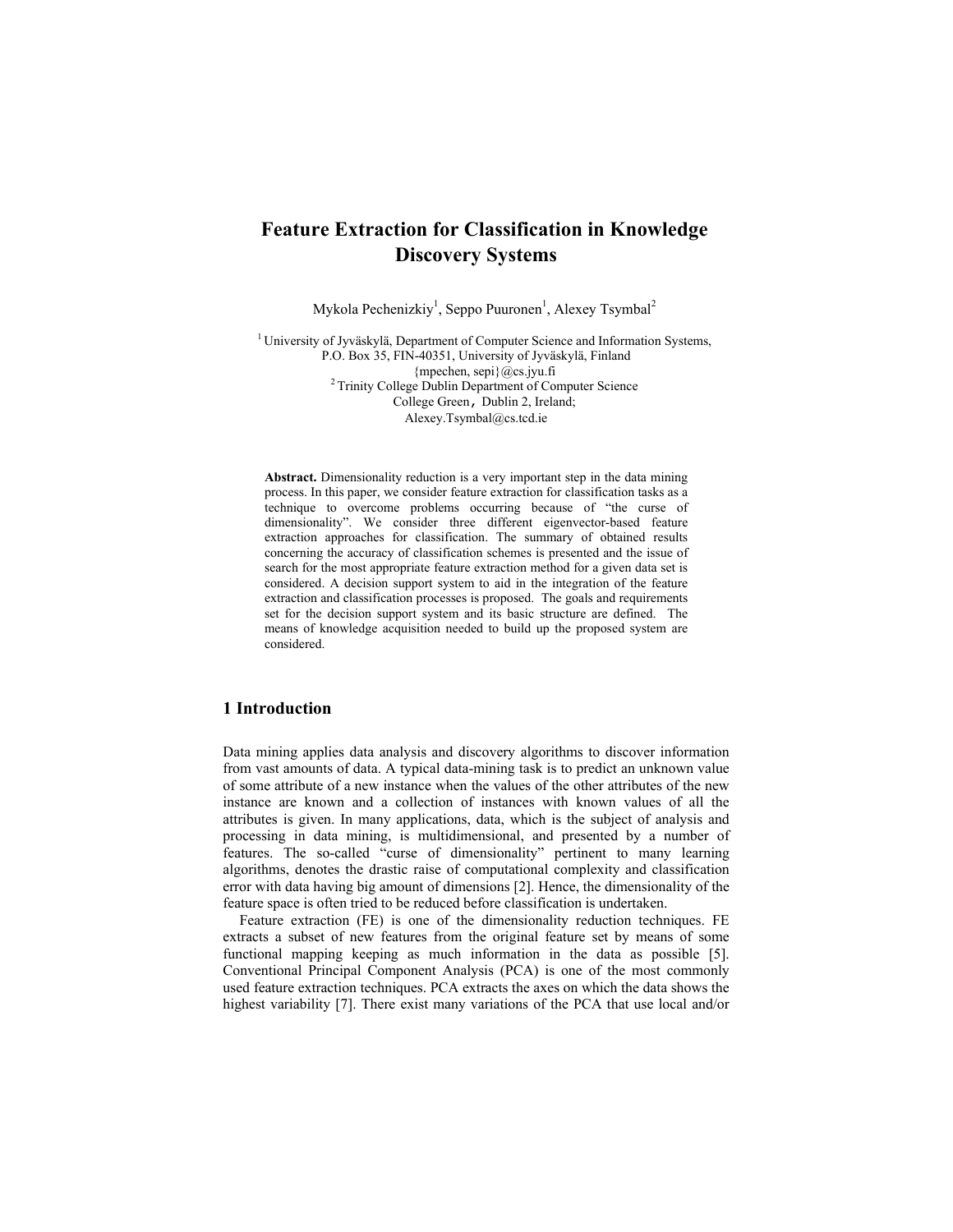non-linear processing to improve dimensionality reduction, though they generally do not use class information [9].

In our research, beside the PCA, we consider also two eigenvector-based approaches that use the within- and between-class covariance matrices and thus do take into account the class information. We analyse them with respect to the task of classification with regard to the learning algorithm being used and to the dynamic integration of classifiers (DIC).

During the last years data mining has evolved from less sophisticated firstgeneration techniques to today's cutting-edge ones. Currently there is a growing need for next-generation data mining systems to manage knowledge discovery applications. These systems should be able to discover knowledge by combining several available techniques, and provide a more automatic environment, or an application envelope, surrounding this highly sophisticated data mining engine [4].

In this paper we consider a decision support system (DSS) approach that is based on the methodology used in expert systems (ES). The approach combines feature extraction techniques with different classification tasks. The main goal of such a system is to automate as far as possible the selection of the most suitable feature extraction approach for a certain classification task on a given data set according to a set of criteria.

In the next sections we consider the feature extraction process for classification and present the summary of achieved results. Then we consider a decision support system that integrates the feature extraction and classification processes, describing its goals, requirements, structure, and the ways of knowledge acquisition. As a summary the obtained preliminary results are discussed and the focus of further research is described.

#### **2 Eigenvector-based feature extraction**

Generally, feature extraction for classification can be seen as a search process among all possible transformations of the feature set for the best one, which preserves class separability as much as possible in the space with the lowest possible dimensionality [5]. In other words we are interested in finding a projection **w**:

$$
\mathbf{y} = \mathbf{w}^T \mathbf{x} \tag{1}
$$

where **y** is a  $p \times 1$  transformed data point (presented using  $p'$  features), **w** is a  $p \times p'$ transformation matrix, and **x** is a  $p \times 1$  original data point (presented using *p* features).

In [10] it was shown that the conventional PCA transforms the original set of features into a smaller subset of linear combinations that account for the most of the variance of the original data set. Although it is the most popular feature extraction technique, it has a serious drawback, namely the conventional PCA gives high weights to features with higher variabilities irrespective of whether they are useful for classification or not. This may give rise to the situation where the chosen principal component corresponds to the attribute with the highest variability but having no discriminating power.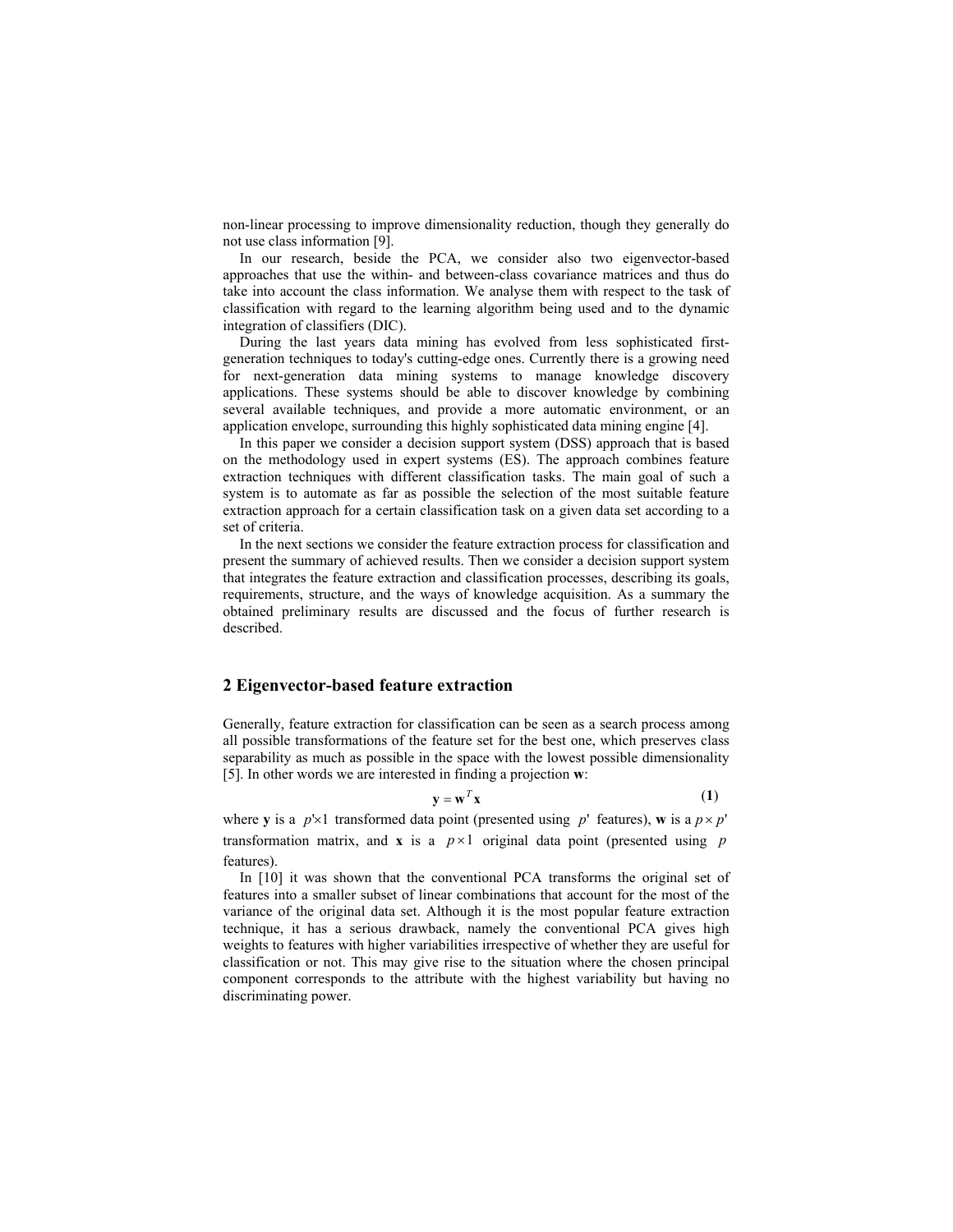A usual approach to overcome the above problem is to use some class separability criterion [1], e.g. the criteria defined in Fisher linear discriminant analysis and based on the family of functions of scatter matrices:

$$
J(\mathbf{w}) = \frac{\mathbf{w}^T \mathbf{S}_B \mathbf{w}}{\mathbf{w}^T \mathbf{S}_W \mathbf{w}}
$$
 (2)

where  $S_B$  is the between-class covariance matrix that shows the scatter of the expected vectors around the mixture mean, and  $S_W$  is the within-class covariance, that shows the scatter of samples around their respective class expected vectors.

A number of other criteria were proposed in [5]. Both parametric and nonparametric approaches optimize the criterion (2) by using the *simultaneous diagonalization algorithm* [5].

In [11] we analyzed the task of eigenvector-based feature extraction for classification in general; a 3NN classifier was used as an example. The experiments were conducted on 21 data sets from the UCI machine learning repository [3]. The experimental results supported our expectations. Classification without feature extraction produced clearly the worst results. This shows the so-called "curse of dimensionality" with the considered data sets and the classifier supporting the necessity to apply some kind of feature extraction in that context. In the experiments, the conventional PCA was the worst feature extraction technique on average. The nonparametric technique was only slightly better than the parametric one on average. However, the nonparametric technique performed much better on categorical data.

Still, it is necessary to note that each feature extraction technique was significantly worse than all the other techniques at least on a single data set. Thus, among the tested techniques there does not exist "the overall best" one for classification with regard to all given data sets.

#### **3 Managing feature extraction and classification processes**

Currently, as far as we know, there is no feature extraction technique that would be the best for all data sets in the classification task. Thus the adaptive selection of the most suitable feature extraction technique for a given data set needs further research. Currently, there does not exist canonical knowledge, a perfect mathematical model, or any relevant tool to select the best extraction technique. Instead, a volume of accumulated empirical findings, some trends, and some dependencies have been discovered.

We consider a possibility to take benefit of the discovered knowledge by developing a decision support system based on the methodology of expert system design [6] in order to help to manage the data mining process. The main goal of the system is to recommend the best-suited feature extraction method and a classifier for a given data set. Achieving this goal produces a great benefit because it might be possible to reach the performance of the *wrapper* type approach by using the *filter* approach. In the wrapper type approach the interaction between the feature selection process and the construction of the classification model is applied and the parameter tuning for every stage and for every method is needed. In the filter approach the evaluation process is independent from the learning algorithm and the methods, and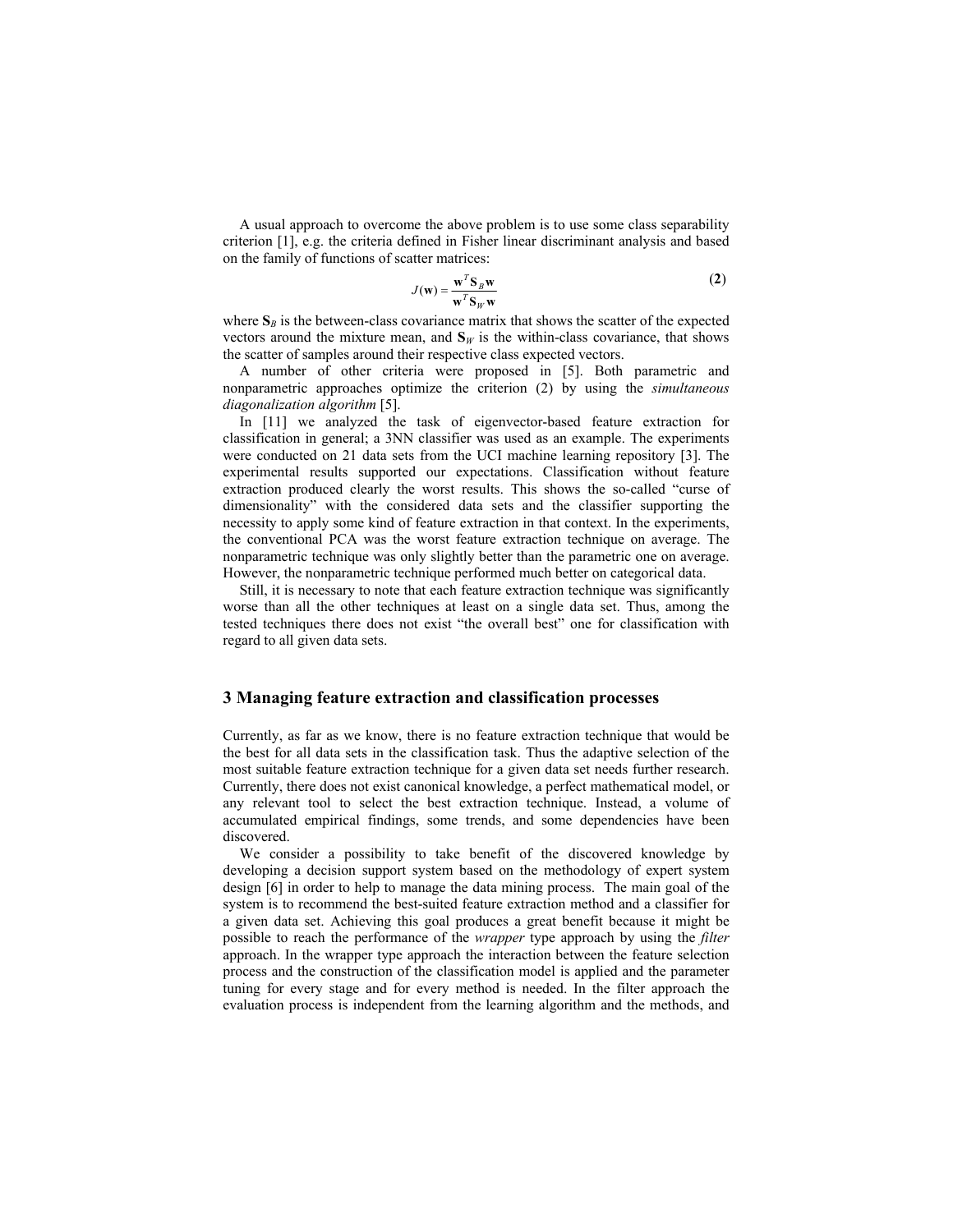their parameters' selection process is performed according to a certain set of criteria in advance. However, the additional goal of the prediction of model's output performance requires also further consideration.

The "heart" of the system is the *Knowledge Base* (KB) that contains a set of facts about the domain area and a set of rules in a symbolic form describing the logical references between a concrete classification problem and recommendations about the best-suited model for a given problem. The *Vocabulary* of KB contains the lists of terms that include feature extraction methods and their input parameters, classifiers and their input and output parameters, and three types of data set characteristics: simple measures such as the number of instances, the number of attributes, and the number of classes; statistical measures such as the departure from normality, correlation within attributes, the proportion of total variation explained by the first *k* canonical discriminants; and information-theoretic measures such as the noisiness of attributes, the number of irrelevant attributes, and the mutual information of class and attribute.

Filling in the knowledge base is among the most challenging tasks related to the development of the DSS. There are two potential sources of knowledge to be discovered for the proposed system. The first is the background theory of the feature extraction and classification methods, and the second is the set of field experiments. The theoretical knowledge can be formulated and represented by an expert in the area of specific feature extraction methods and classification schemes. Generally it is possible to categorise the facts and rules that will be present in the Knowledge Base. The categorisation can be done according to the way the knowledge has been obtained – has it been got from the analysis of experimental results or from the domain theory. Another categorisation criterion is the level of confidence of a rule. The expert may be sure in a certain fact or may just think or to hypothesize about another fact. In a similar way, a rule that has been just generated from the analysis of results by experimenting on artificially generated data sets but has been never verified on realworlds data sets and a rule that has been verified on a number of real-world problems. In addition to the "trust" criteria due to the categorisation of the rules it is possible to adapt the system to a concrete researcher's needs and preferences by giving higher weights to the rules that actually are the ones of the user.

### **4 Knowledge acquisition from the experiments**

Generally, the knowledge base is a dynamic part of the decision support system that can be supplemented and updated through the knowledge acquisition and knowledge refinement processes [6].

Potential contribution of knowledge to be included into the KB might be found discovering a number of criteria from the experiments conducted on artificially generated data sets with pre-defined characteristics. The results of experiments can be examined looking at the dependencies between the characteristics of a data set in general and the characteristics of every local partition of the instance space in particular. Further, the type and parameters of the feature extraction approach best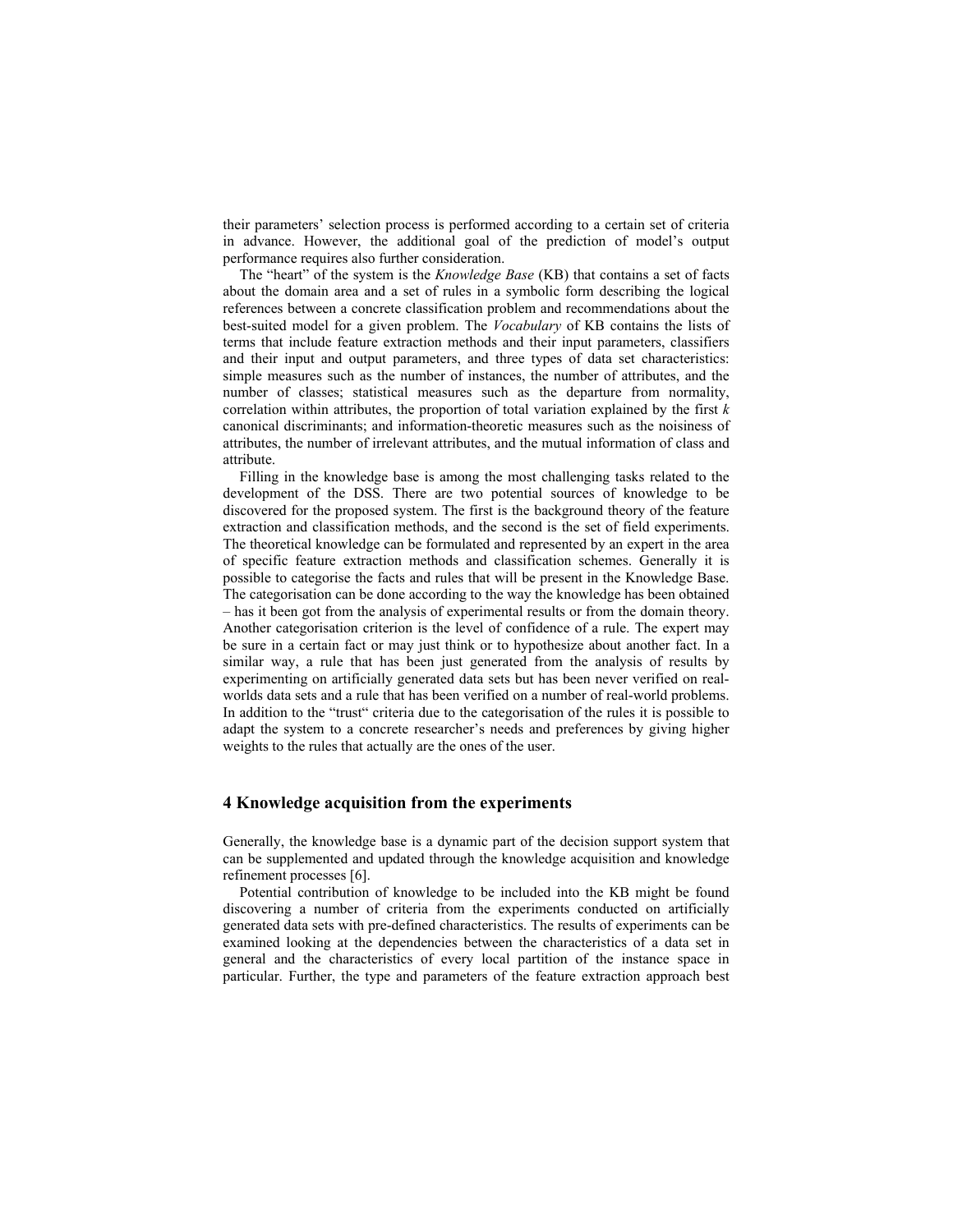suited for the data set will help to define a set of criteria that can be applied for the generation of rules of KB.

The results of our preliminary experiments support that approach. The artificially generated data sets were manipulated by changing the amount of irrelevant attributes, the level of noise in the relevant attributes, the ratio of correlation among the attributes, and the normality of the distributions of classes. In the experiments, supervised feature extraction (both the parametric and nonparametric approaches) performed better than the conventional PCA when noise was introduced to the data sets. The similar trend was found with the situation when artificial data sets contained missing values. The finding was supported by the results of experiments on the LED17, Monk-3 and Voting UCI data sets (Table 1) that are known as ones that contain irrelevant attributes, noise in the attributes and a plenty of missing values. Thus, this criterion can be included in the KB to be used to give preference to supervised methods when there exist noise or missing values in a data set. Nonparametric feature extraction essentially outperforms the parametric approach on the data sets, which include significant nonnormal class distributions and are not easy to learn. This initial knowledge about the nature of the parametric and nonparametric approaches and the results on artificial data sets were supported by the results of experiments on Monk-1 and Monk-2 UCI data sets (Table 1).

**Table 1.** Accuracy results of the experiments

| Dataset           | <b>PCA</b> | Par  | NPar | Plain |
|-------------------|------------|------|------|-------|
| LED <sub>17</sub> | 395        | .493 | .467 | .378  |
| MONK-1            | .767       | .687 | .952 | .758  |
| MONK-2            | 717        | -654 | .962 | .504  |
| MONK-3            | .939       | 990  | .990 | .843  |
| Voting            | .923       | 949  | .946 | .921  |

#### **5 Discussions**

So far we have not found a simple correlation-based criterion to separate the situations when a feature extraction technique would be beneficial for the classification. Nevertheless, we found out that there exists a trend between the correlation ratio in a data set and the threshold level used in every feature extraction method to address the amount of variation in the data set explained by the selected extracted features. This finding helps in the selection of the initial threshold value as a start point in the search for the optimal threshold value. However, further research and experiments are required to check these findings.

One of our further goals is to make the knowledge acquisition process semiautomatic using the possibility of deriving new rules and updating the old ones based on the analysis of results obtained during the self-run experimenting. This process will include generating artificial data sets with known characteristics (simple, statistical and information-theoretic measures); running the experiments on the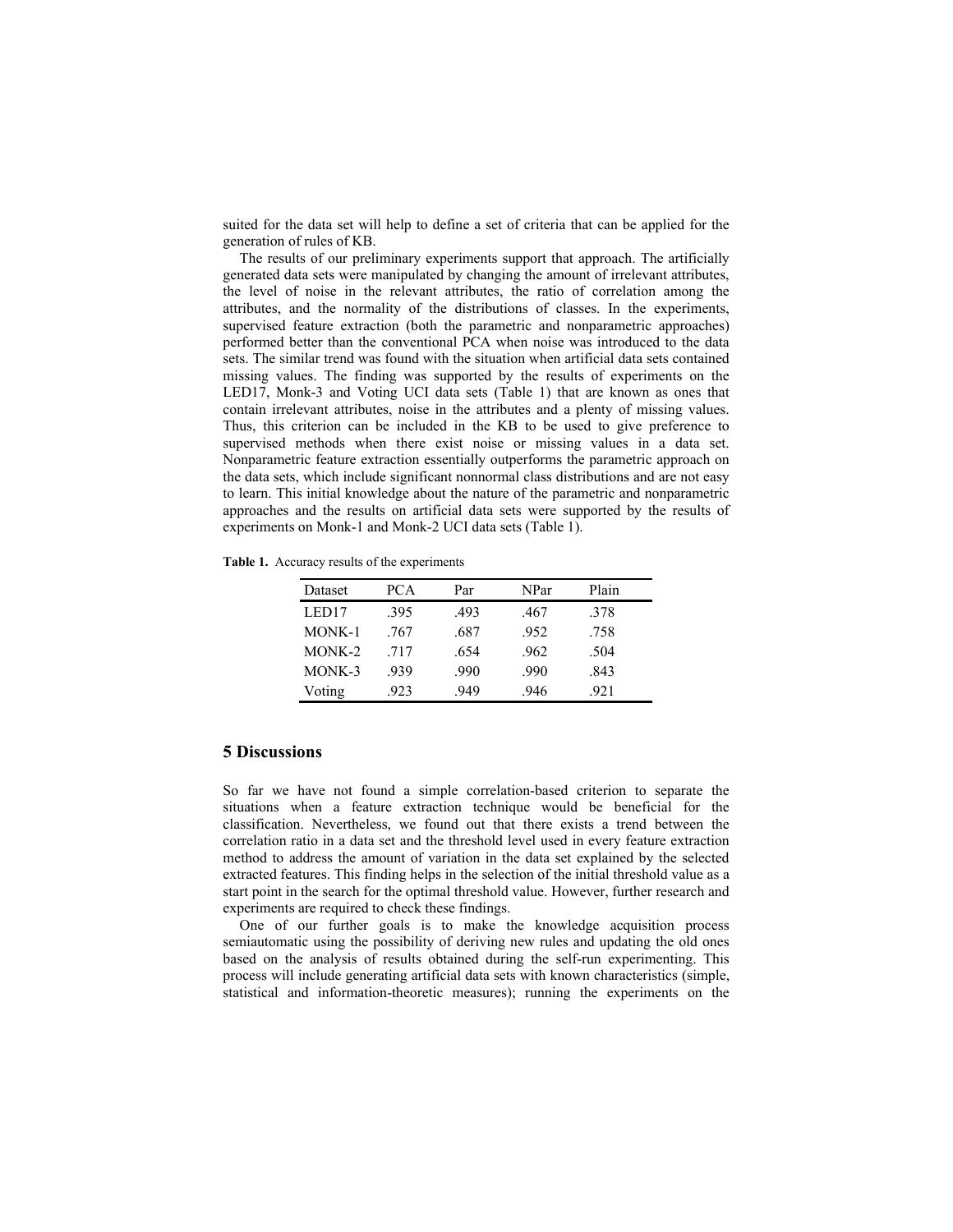generated artificial data sets; derivation of dependencies and definition of criteria from the obtained results and updating the knowledge base; validating the constructed theory with a set of experiments on real-world data sets, and reporting on the success or failure of certain rules.

We consider a decision tree learning algorithm as a mean of automatic rule extraction for the knowledge base. Decision tree learning is one of the most widely used inductive learning methods [12]. A decision tree is represented as a set of nodes and arcs. Each node contains a feature (an attribute) and each arc leaving the node is labelled with a particular value (or range of values) for that feature. Together, a node and the arcs leaving it represent a decision about the path an example follows when being classified by the tree. Given a set of training examples, a decision tree is induced in a "top-down" fashion by repeatedly dividing up the examples according to their values for a particular feature.

In this context, mentioned above data set characteristics and a classification model's outputs that include accuracy, sensitivity, specificity, time complexity and so on represent instance space. And the combination of a feature extraction method's and a classification model's names with their parameter values represent class labels. By means of analysing the tree branches it is possible to generate "if-then" rules for the knowledge base. A rule reflects certain relationship between meta-data-set characteristics and a combination of a feature extraction method and a classification model.

## **6 Conclusions**

Feature extraction is one of the dimensionality reduction techniques that are often used to cope with the problems caused by the "curse of dimensionality". In this paper we considered three eigenvector-based feature extraction approaches, which were applied for different classification problems. We presented the summary of results that shows a high level of complexity in dependencies between the data set characteristics and the data mining process. There is no feature extraction method that would be the most suitable for all classification tasks. Due to the fact that there is no well-grounded strong theory that would help us to build up an automated system for such feature extraction method selection, a decision support system that would accumulate separate facts, trends, and dependencies between the data characteristics and output parameters of classification schemes performed in the spaces of extracted features was proposed.

We considered the goals of such a system, the basic ideas that define its structure and methodology of knowledge acquisition and validation. The Knowledge Base is the basis for the intelligence of the decision support system. That is why we recognised the problem of discovering rules from the experiments of an artificially generated data set with known predefined simple, statistical, and informationtheoretic measures, and validation of those rules on benchmark data sets as a prior research focus in this area.

It should be noticed that the proposed approach has a serious limitation. Namely the drawbacks can be expressed in the terms of fragmentariness and incoherence